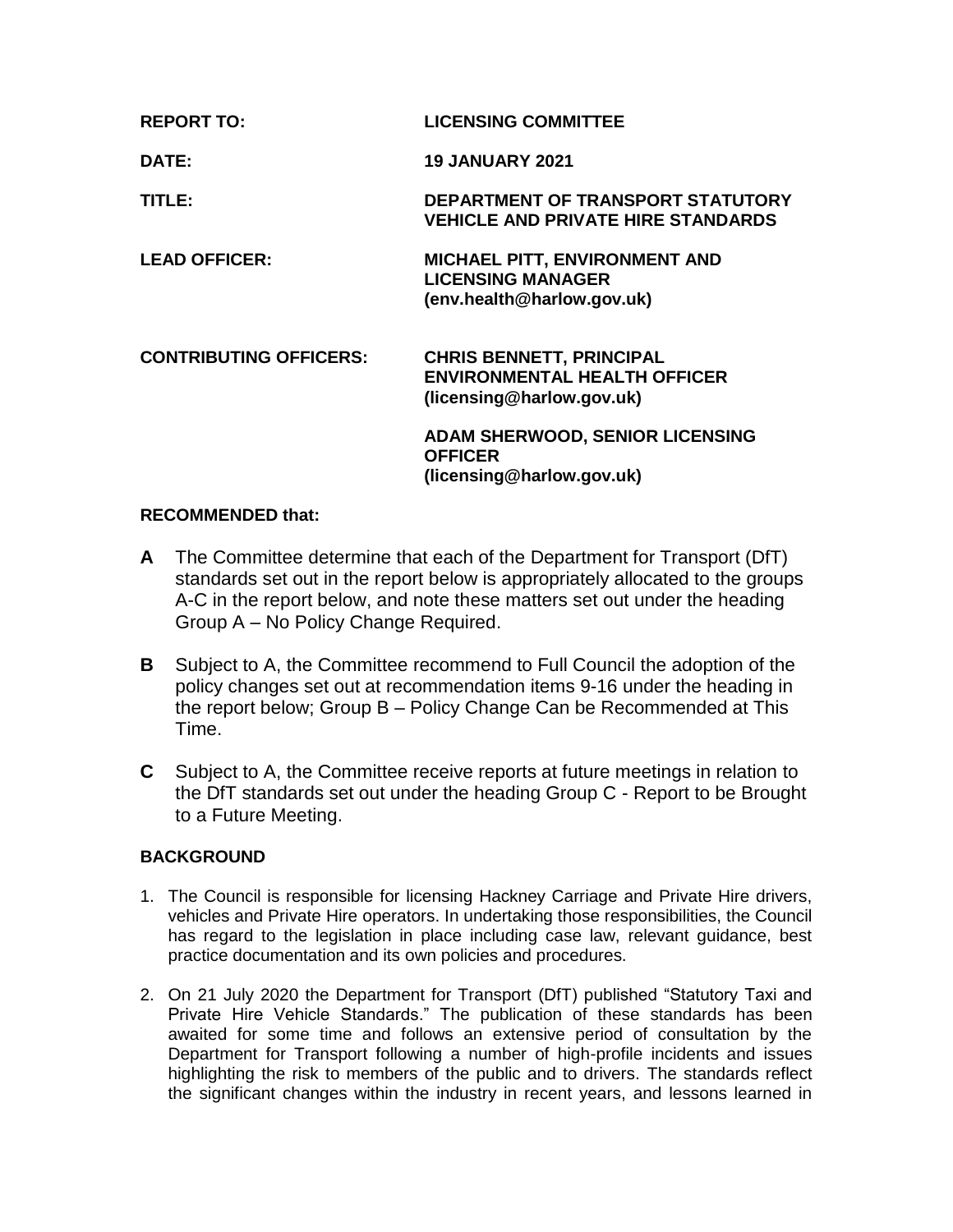respect of safeguarding children and vulnerable adults, and cases of child sexual abuse and exploitation (CSAE). The Policing and Crime Act 2017 made provisions for the Secretary of State for Transport to issue statutory guidance on exercising taxi and private hire vehicle licensing functions, to protect children and vulnerable individuals who are over 18 from harm when using these services. Although the focus of the standards produced, is on protecting children and vulnerable adults, it is expected that any passengers of these licensed vehicles will benefit from the recommendations, which aim to better regulate the taxi and private hire vehicle sector as a whole. It is felt that these issues are, in part, a result of the significant differences in standards applied to the licensing of drivers and vehicles across the country.

- 3. A copy of the new DfT standards is attached at Appendix A to the report.
- 4. At the Licensing Committee meeting on 17 November 2020 the Committee agreed:
	- i) That the Statutory Taxi and Private Hire Vehicle Standards (2020) issued by the Department for Transport (DfT), are noted;
	- ii) That the committee approve a full review of current policy and procedure to determine the necessary amendments required by the new standards;
	- iii) That the required changes identified by Officers as a result of the review are brought before the committee on 19 January 2021.
- 5. This report specifically deals with item iii) above.

#### **REQUIRED CHANGES**

6. For the purposes of this report the Standards have been allocated into the following Groups:

**GROUP A - NO POLICY CHANGE REQUIRED; Standards with which the Council already complies, or for which only minor procedural changes that do not require changes in policy are required;**

**GROUP B - POLICY CHANGE CAN BE RECOMMENDED AT THIS TIME; Standards that require policy changes which are relatively straightforward and for which recommendations can be made at this stage;**

**GROUP C - REPORT TO BE BROUGHT TO A FUTURE MEETING; Standards that require policy changes which will take some time to develop, and thus will require further reports to be brought to future meetings of the Committee.**

- 7. The intention in grouping the DfT standards in this way is to provide clarity and direction in setting out an action plan. Subject to the Committee's approval, DfT standards may be moved from one group to another as appropriate.
- 8. Specific Member recommendations are provided for each Standard.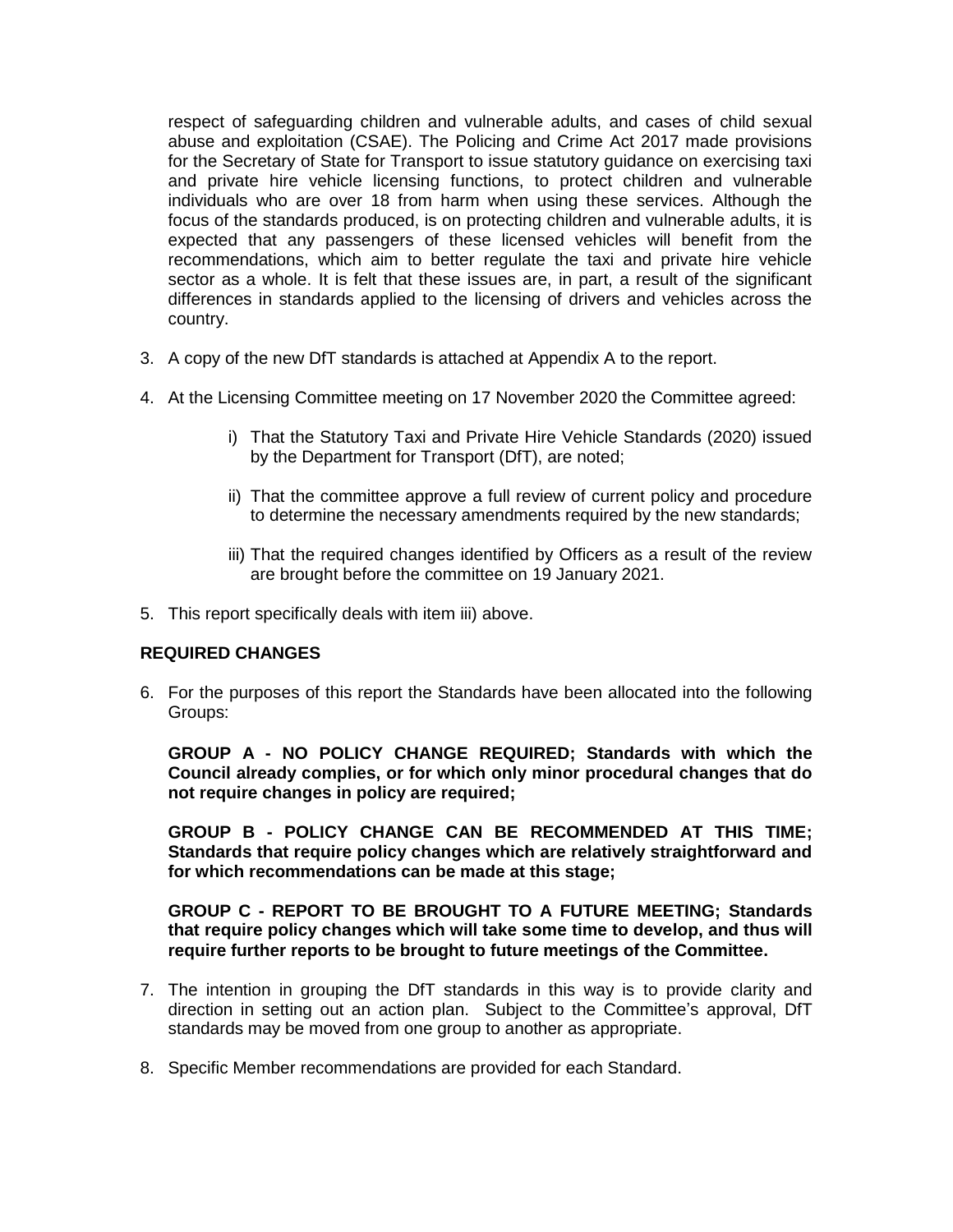### **GROUP A – NO POLICY CHANGE REQUIRED**

#### **DFT STANDARD 1 – WHISTLEBLOWING**

(para 3.8) - Where there are concerns that policies are not being applied correctly, it is vital that these can be raised, investigated and remedial action taken if required. Licensing authorities should have effective internal procedures in place for staff to raise concerns and for them to be dealt with openly and fairly.

#### **CURRENT POSITION**

This Authority has an up to date policy in place for staff for Whistleblowing. It was last implemented in June 2019 and will be renewed in June 2022.

**[https://www.harlow.gov.uk/sites/default/files/documents/Whistleblowing%20policy](https://www.harlow.gov.uk/sites/default/files/documents/Whistleblowing%20policy%20and%20procedure.pdf) [%20and%20procedure.pdf](https://www.harlow.gov.uk/sites/default/files/documents/Whistleblowing%20policy%20and%20procedure.pdf)**

#### **ACTION REQUIRED**

The Council is already compliant with this Standard. Reference to the whistleblowing policy and procedure will be included in the new cohesive policy.

#### **MEMBER RECOMMENDATION**

Recommended that:

1. No specific recommendation, however, Members to note current position in respect of this Standard.

#### **DEPARTURE FROM THE DFT STANDARD PROPOSED**

No

#### **DFT STANDARD 2 - COMMON LAW POLICE DISCLOSURES**

(para 4.11) - Licensing Authorities should maintain close links with the Police to ensure effective and efficient information-sharing procedures and protocols are in place and are being used. (previously the Notifiable Occupation Scheme).

#### **CURRENT POSITION**

The Licensing Team has a working relationship and clear communication channels with the Police. We have recent examples of effective information sharing.

There is a signed protocol that already exists between Harlow Council and Essex Police under the Safer Harlow Partnership. This protocol is subject to annual review.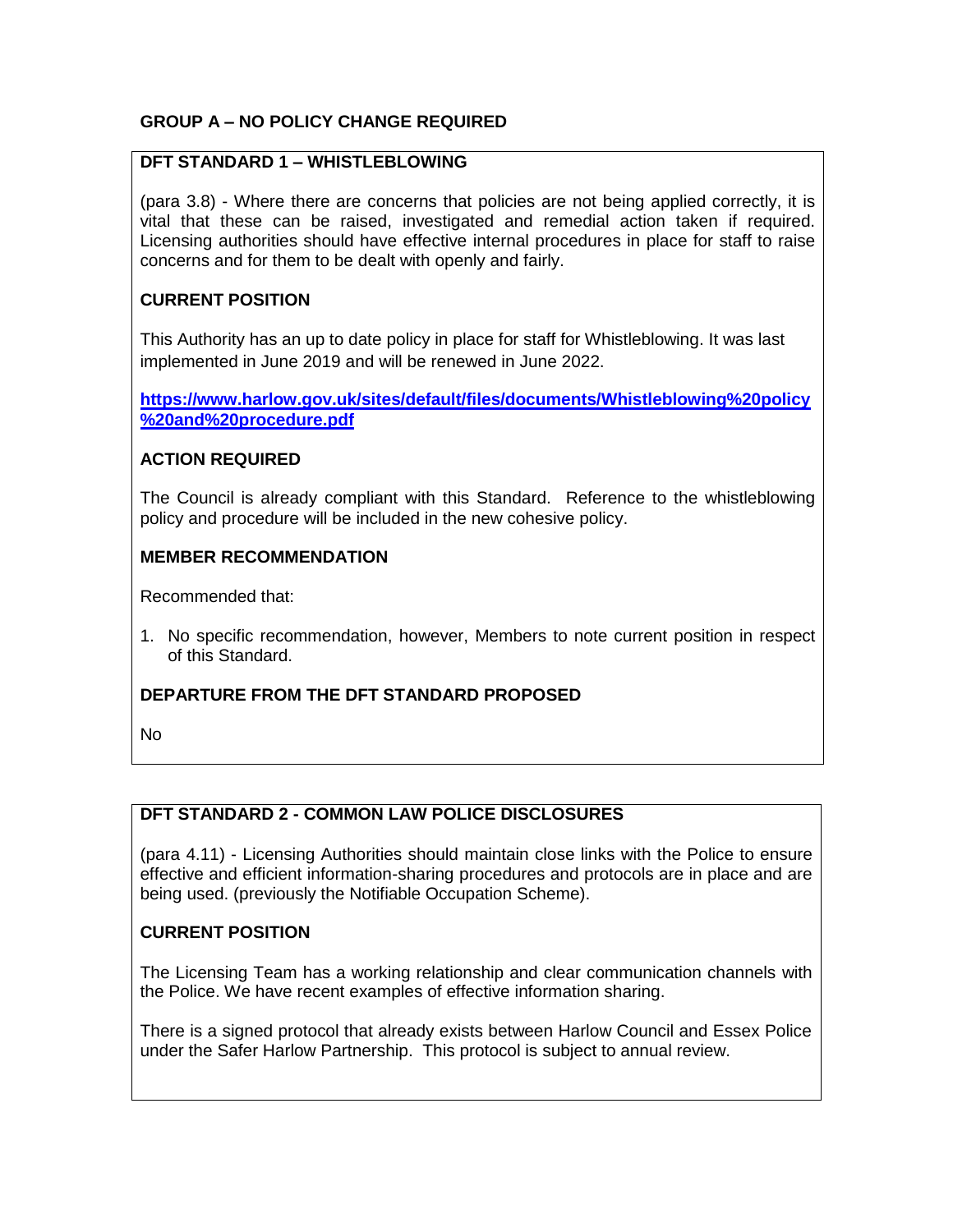### **ACTION REQUIRED**

The Authority is largely compliant with this DfT standard. The Licensing Team have been in recent contact (December 2020) with Essex Police and Harlow Council Legal Services to ensure that at the next protocol annual review full consideration is given to the DfT standards with particular reference to the requirements of 'Common Law Police Disclosure'.

### **MEMBER RECOMMENDATION**

Recommended that:

2. No specific recommendation. However, Members to note current position in respect of this Standard.

## **DEPARTURE FROM THE DFT STANDARD PROPOSED**

No

# **DFT STANDARD 3 - REFERALLS TO THE DBS**

(para 4.14)- A decision to refuse or revoke a licence as the individual is thought to present a risk of harm to a child or vulnerable adult, should be referred to the DBS.

## **CURRENT POSITION**

Enforcement action would be taken against any driver that poses an evidential risk to a child or vulnerable adult. If a decision to refuse or revoke is taken in relation to a risk of harm to a child or vulnerable adult, this would be discussed firstly with Harlow Council's Safeguarding Officer before making a DBS referral.

The Council is already compliant in respect of this Standard.

### **ACTION REQUIRED**

The new cohesive policy will need to make reference to this procedure.

### **MEMBER RECOMMENDATION**

Recommended that:

3. No specific recommendation. However, Members to note current position in respect of this Standard.

### **DEPARTURE FROM THE DFT STANDARD PROPOSED**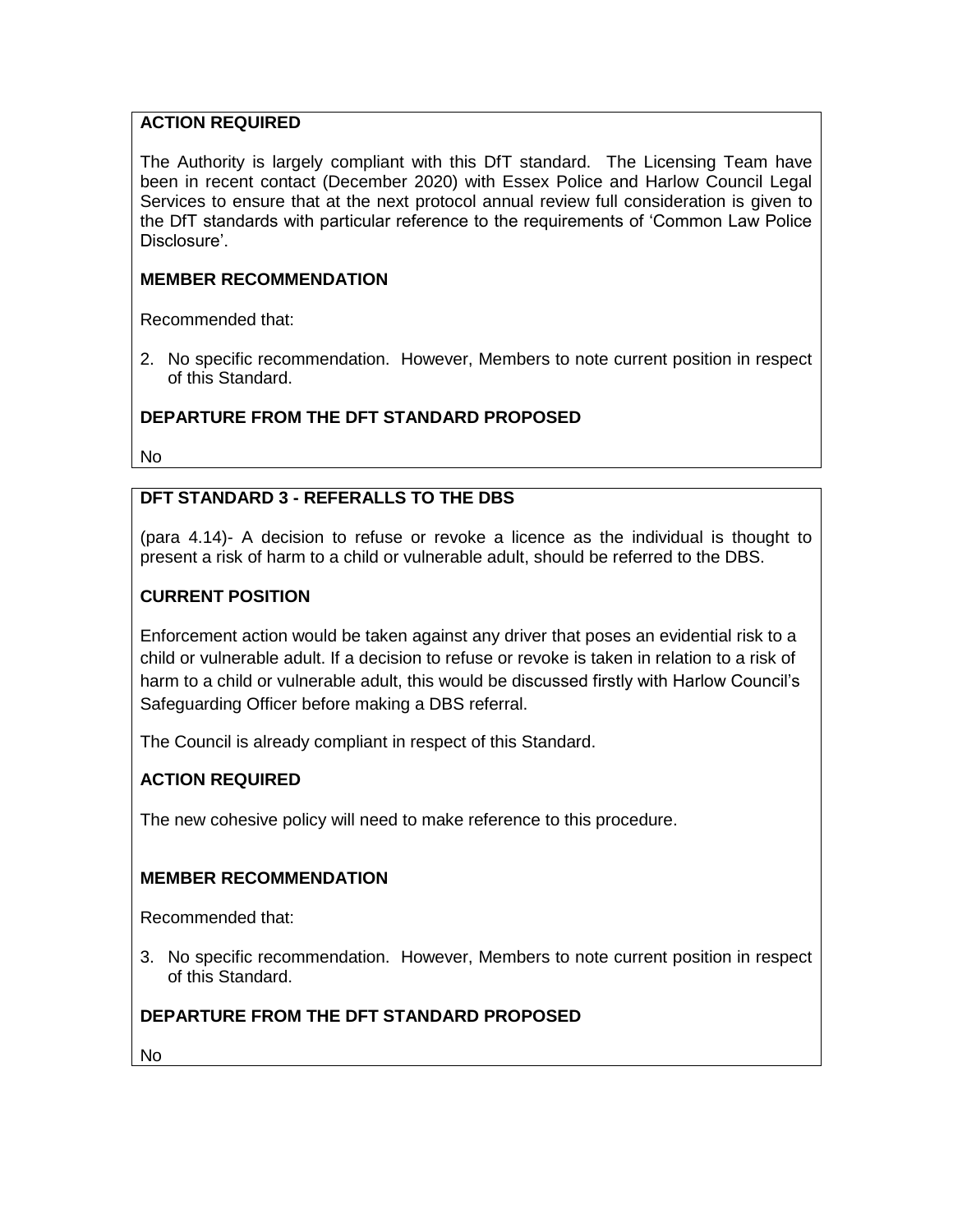## **DFT STANDARD 4 - WORKING WITH THE POLICE**

(para 4.17) - action taken by the Licensing Authority as a result of information received from the Police should be fed-back to the Police.

### **CURRENT POSITION**

Two-way communication channels already exist with the Police via phone and email. The Licensing team also attend the multi-agency priority subgroup titled Safer Harlow Partnership ASB and Crime Meeting and, from January 2021, the Licensing Team will be attending the Missing and Child Exploitation (MACE) 2 multi agency meetings.

The information sharing protocol that exists between the Police and Harlow Council makes explicit reference to the need for information sharing. There is a clear duty on the Council to share relevant information. The protocol is explicit about the information that can be shared.

### **ACTION REQUIRED**

No further action required other than to ensure that the new cohesive policy makes reference to Police communication channels.

#### **MEMBER RECOMMENDATION**

Recommended that:

4. No specific recommendation. However, Members to note current position in respect of this Standard.

### **DEPARTURE FROM THE DFT STANDARD PROPOSED**

No

### **DFT STANDARD 5 - MULTI-AGENCY SAFEGUARDING HUB (MASH)**

(para 4.28) - All licensing Authorities should operate or establish a means to facilitate the objectives of a MASH (i.e. the sharing of necessary and relevant information between stakeholders). Obstacles in sharing information can be a barrier to effective safeguarding.

### **CURRENT POSITION**

The Licensing Team attends the multi-agency priority subgroup titled Safer Harlow Partnership ASB and Crime Meeting that is chaired by Essex Police. It is a quarterly meeting that allows for information sharing amongst stakeholders. The next meeting is scheduled for 14 January 2021 (remotely)

In addition to this Harlow Council sits on the Missing and Child Exploitation (MACE) 2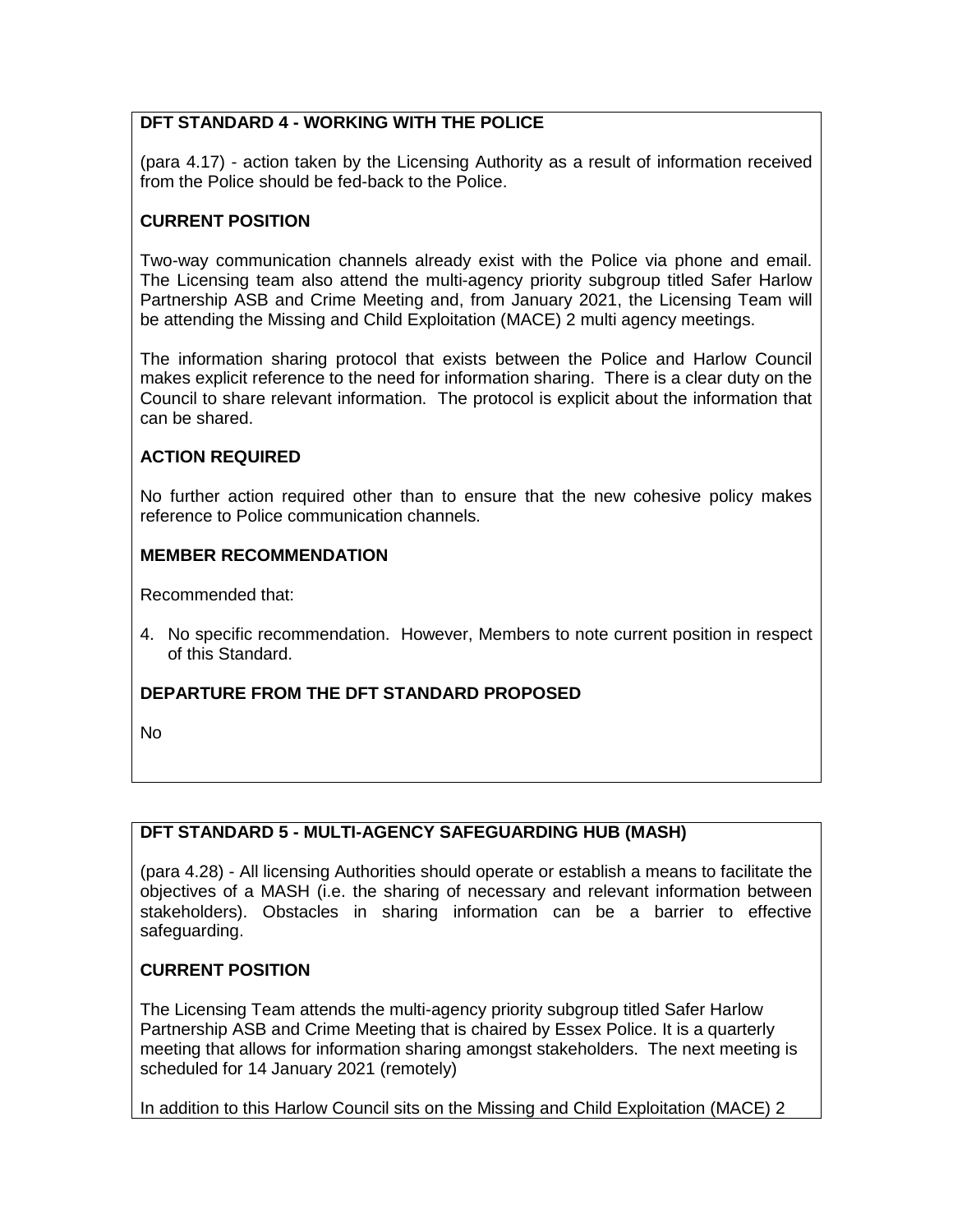multi agency meetings. This is a bi-monthly multi-agency meeting that looks at child exploitation data, hotspots; trends; interventions and disruption activity. Historically, this meeting has been attended by the Councils designated safeguarding officer and any information relevant to the Licensing Team could be confidentially disseminated. Following consideration of the new DfT Standards a Licensing Team Officer will also attend the MACE 2 meeting (in addition to the Councils safeguarding Officer). The next meeting is scheduled for 21 January 2021 (remotely).

# **ACTION REQUIRED**

The Council is now compliant with this Standard. No further action required.

# **MEMBER RECOMMENDATION**

Recommended that:

5. No specific recommendation. However, Members to note current position in respect of this Standard.

# **DEPARTURE FROM THE DFT STANDARD PROPOSED**

No

# **DFT STANDARD 6 - CRIMINAL CONVICTIONS AND REHABILITATION**

(para 5.16)- Annexed to the statutory guidance document is the Department's recommendations on the assessment of previous convictions.

# **CURRENT POSITION**

The Institute of Licensing Guidelines adopted by the Council in October 2019 clearly forms the basis of the DfT Standards in relation to the 'Assessment of Previous Convictions' Annex. In relation to 'Crimes resulting in death', 'Exploitation', 'Offences involving violence against the person', 'Possession of a Weapon', 'Dishonesty', 'Drugs', 'Discrimination', 'Motoring convictions', 'Drink driving/driving under the influence of drugs', 'Using a hand-held device whilst driving' the timescales are identical and wording identical or at most very minor differences that do not make a material change. Within the new DfT standards there is no reference to 'Other motoring offences', 'Hackney carriage and private hire offences' and 'Vehicle use offences'. (these are considered in our current adopted Institute of Licensing guidelines.)

# **ACTION REQUIRED**

The Council is compliant with this standard. The Institute of Licensing / DfT standards in relation to convictions need to be taken over to the new cohesive Policy document. Consideration will need to be given to the existing Institute of Licensing guidelines, when drafting the new Policy, to 'Other motoring offences', 'Hackney Carriage and Private Hire offences' and 'Vehicle use offences' as the DfT Standards do not specifically cover these offences.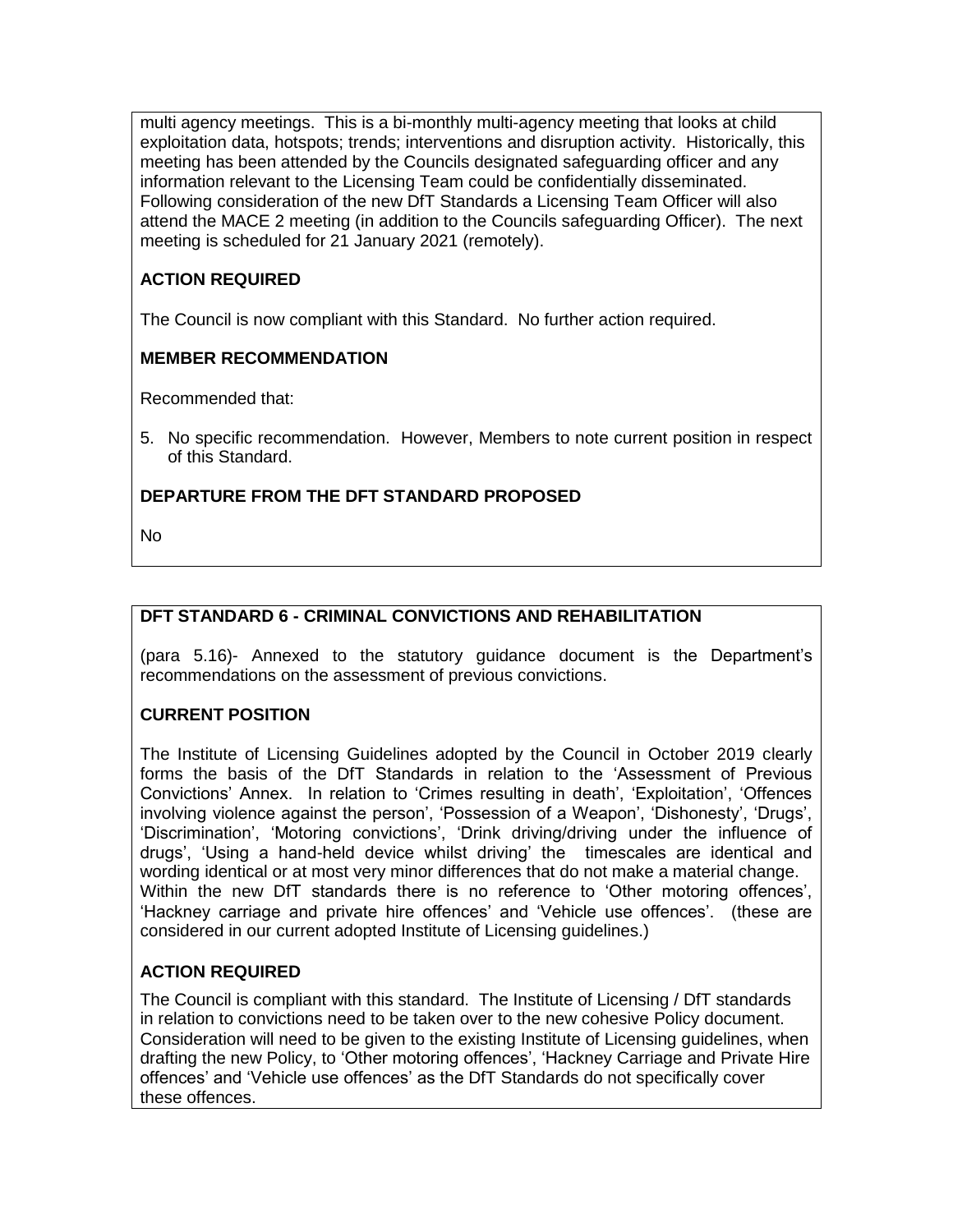### **MEMBER RECOMMENDATION**

Recommended that:

6. No specific recommendation at this stage. However, Members to note current position in respect of this Standard. Existing adopted Institute of Licensing guidance in relation to convictions to stay in place pending introduction of any subsequently agreed cohesive Policy.

#### **DEPARTURE FROM THE DFT STANDARD PROPOSED**

No

#### **DFT STANDARD 7 - SAFEGUARDING AWARENESS TRAINING**

(para 6.6)- All licensing authorities should require taxi and private hire vehicle drivers to undertake safeguarding training.

#### **CURRENT POSITION**

Safeguarding training has been mandatory in Harlow since 2016.

All drivers attend a two hour session at the Civic Centre; identification is verified upon attendance, with Provider being reimbursed by Licensing and driver certificate upon completion. The last training session was held in January 2020 at the Civic Centre.

New driver applicant information sheet requests drivers' attendance on this course by end/expiry of their first driver licence or prior to issue of first licence. Driver licence application form requires signed driver agreement to attend refresher training once every three years.

The Licensing Team need to review provisions of refresher training and how we deliver with COVID-19 restrictions in place.

### **ACTION REQUIRED**

Current provider has been approached to offer ongoing and refresher training sessions, to commence in January 2021, using an online platform. This would provide a COVID-19 secure training environment. First virtual training session for new applicants is booked for approx. 12 drivers with a schedule to be put in place for future refresher training. Costs borne by Licensing, course content, length of session & certification all remain unchanged. Identification prior to participation via right to work documentation and attendance monitored by licensing officer.

### **MEMBER RECOMMENDATION**

Recommended that: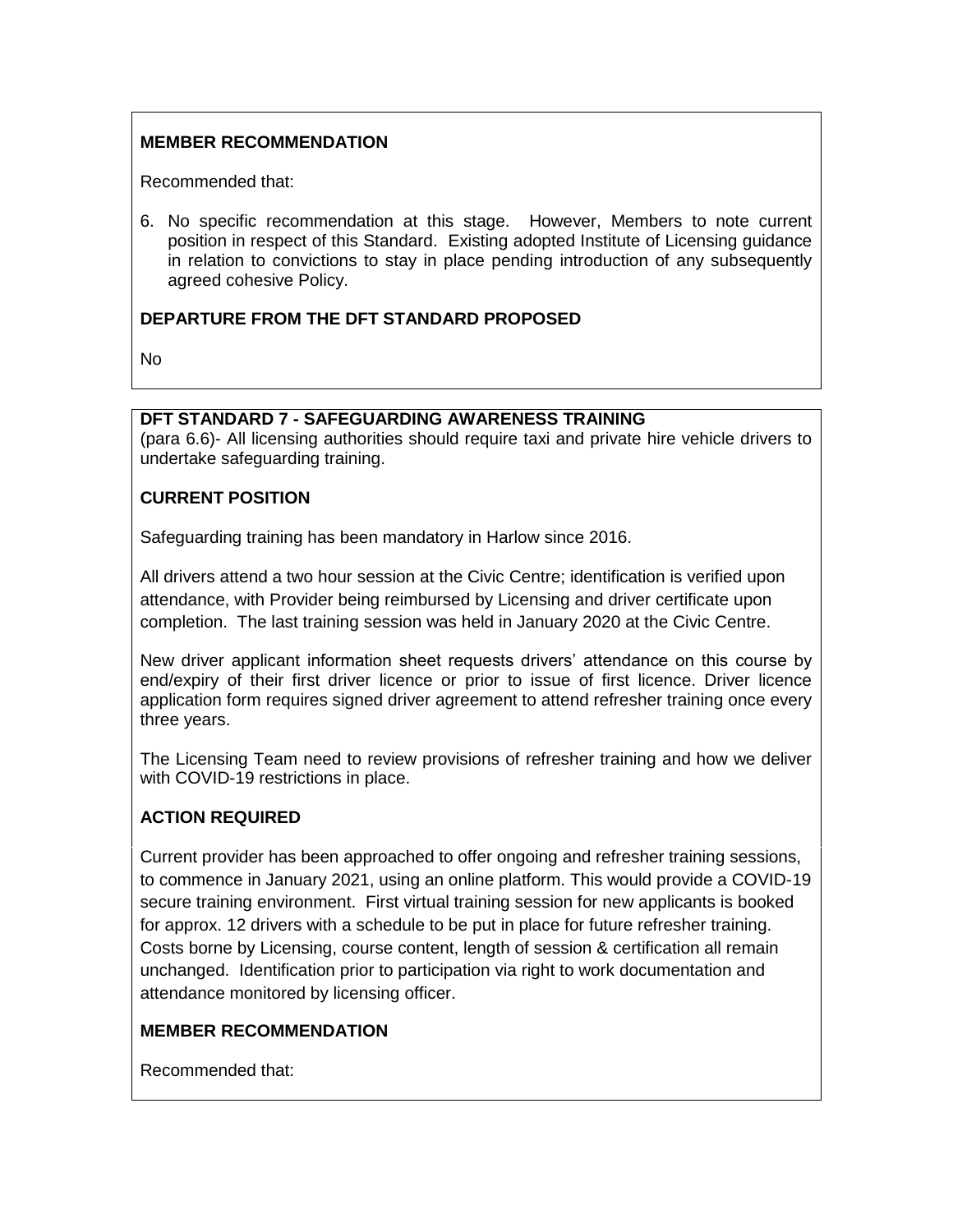7. No specific recommendation. However, Members to note current position in respect of this Standard.

### **DEPARTURE FROM THE DFT STANDARD PROPOSED**

No

### **DFT STANDARD 8 - JOINT AUTHORISATION OF ENFORCEMENT OFFICERS**

(para 9.2)- Licensing Authorities should, where the need arises, jointly authorise officers from other authorities so that compliance and enforcement action can be taken against licensees from outside their area.

### **CURRENT POSITION**

Currently there are no Joint Authority agreements in place locally. Harlow Council's Licensing Team routinely attends the Essex Joint Licensing Forum Group meetings (Group attended by Essex Local Authorities and Essex Police). This meeting allows for the sharing of best practice and provides a mechanism for ensuring consistency in approach.

### **ACTION REQUIRED**

Consideration needs to be given to an agreement between licensing authorities to jointly authorise officers to enable the use of enforcement powers regardless of which authority the officer is employed by and which issued the licence.

Joint Authority Agreements will need to be placed on the work plan for the Essex Joint Licensing forum group and discussed at the next meeting (date TBC).

Officer authorisation is via the Councils delegated authority as set out in the constitution.

#### **MEMBER RECOMMENDATION**

Recommended that:

8. No specific recommendation at this time. However, Members to note current position in respect of this Standard.

### **DEPARTURE FROM THE DFT STANDARD PROPOSED**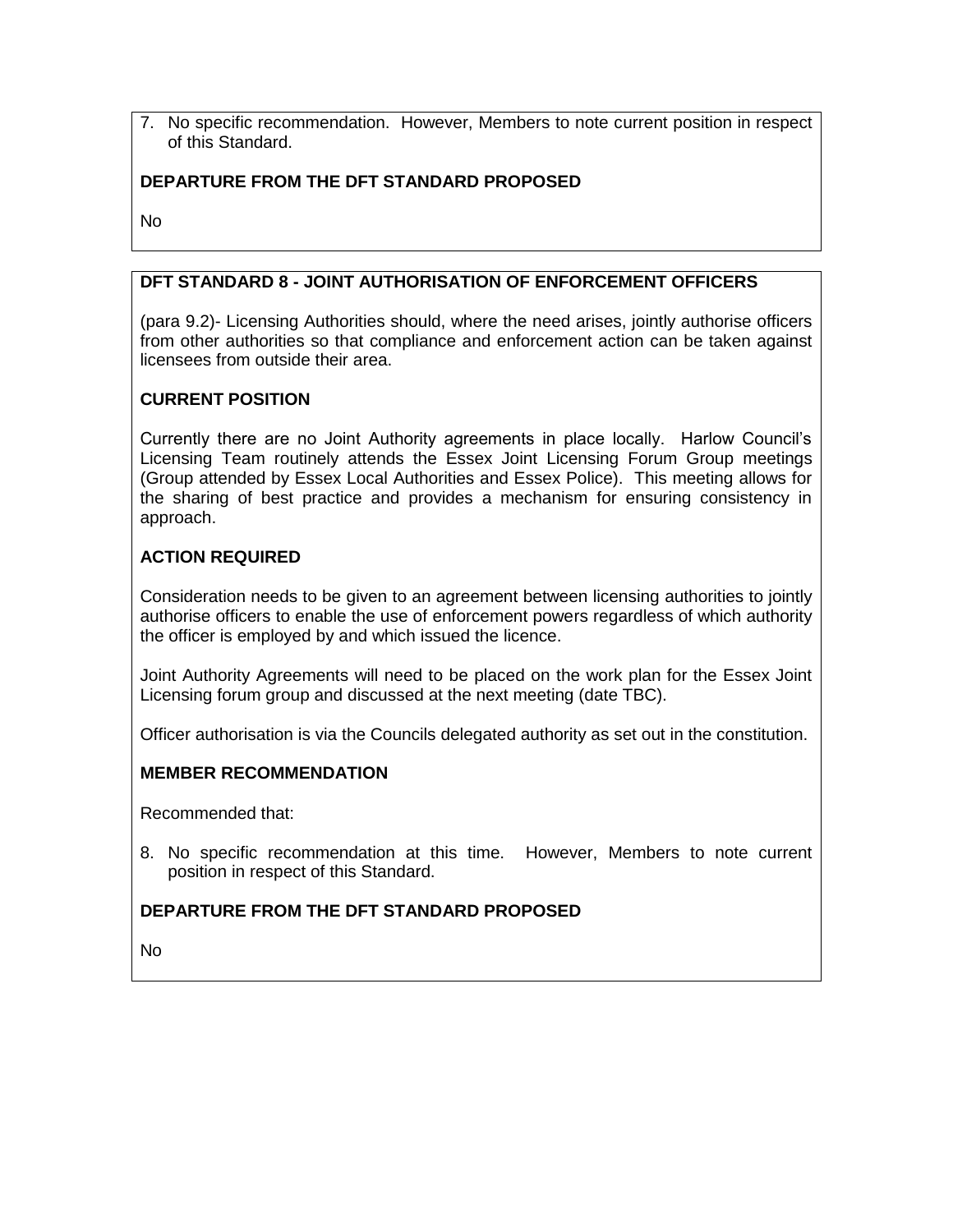#### **GROUP B: POLICY CHANGE CAN BE RECOMMENDED AT THIS TIME**

#### **DFT STANDARD 9 - CRIMINAL RECORD CHECKS**

(para 4.5) - Licensing Authorities should insist on licensed drivers signing up to the Disclosure and Barring Service's (DBS) On-Line Update Service. This allows the Licensing Authority to make checks at any time and at least every six months.

### **CURRENT POSITION**

Currently licensed drivers have the choice to join the DBS Update Service every time they apply for a new DBS certificate and are encouraged to do this by the Licensing Team. Currently, 55 per cent of all licensed drivers are already on the DBS update service.

The cost of an application for an enhanced DBS with Barring List checks through Harlow Council is £64. A DBS certificate check currently lasts for three years.

To join the DBS Update Service currently costs drivers an additional £13 a year subscription fee (payable to the DBS Service). If a driver joins the update service and maintains the annual subscription fee then they would not be required to apply for a new certificate.

If the DBS Update Service was not mandatory, a new DBS application every six months would cost a driver £128 a year rather than the £13 subscription fee.

### **ACTION REQUIRED**

To comply with the DfT Standards the Council will need to make joining the DBS Update Service mandatory.

This will allow drivers to provide authorisation for the Licensing Team to remotely check their DBS status on a six monthly basis.

The DBS Update Service will cost drivers £13 a year subscription fee to the DBS. For logistical reasons it is proposed that the six monthly DBS checks will be undertaken in one batch at the same time each year. For example April and October each year. Drivers licence conditions and associated handbooks and web information will require updating to reflect these changes.

The new requirement will need to be communicated to the licensed trade.

An implementation date will need to be agreed for new and renewal applications.

It should be noted that it is not possible to change the terms of current licences already issued. For example if a licensed driver had their licence renewed in October 2020 for a three year period then this new requirement would not come into effect until their licence is subsequently renewed in October 2023.

There are enforcement considerations when a driver's subscription to the DBS Update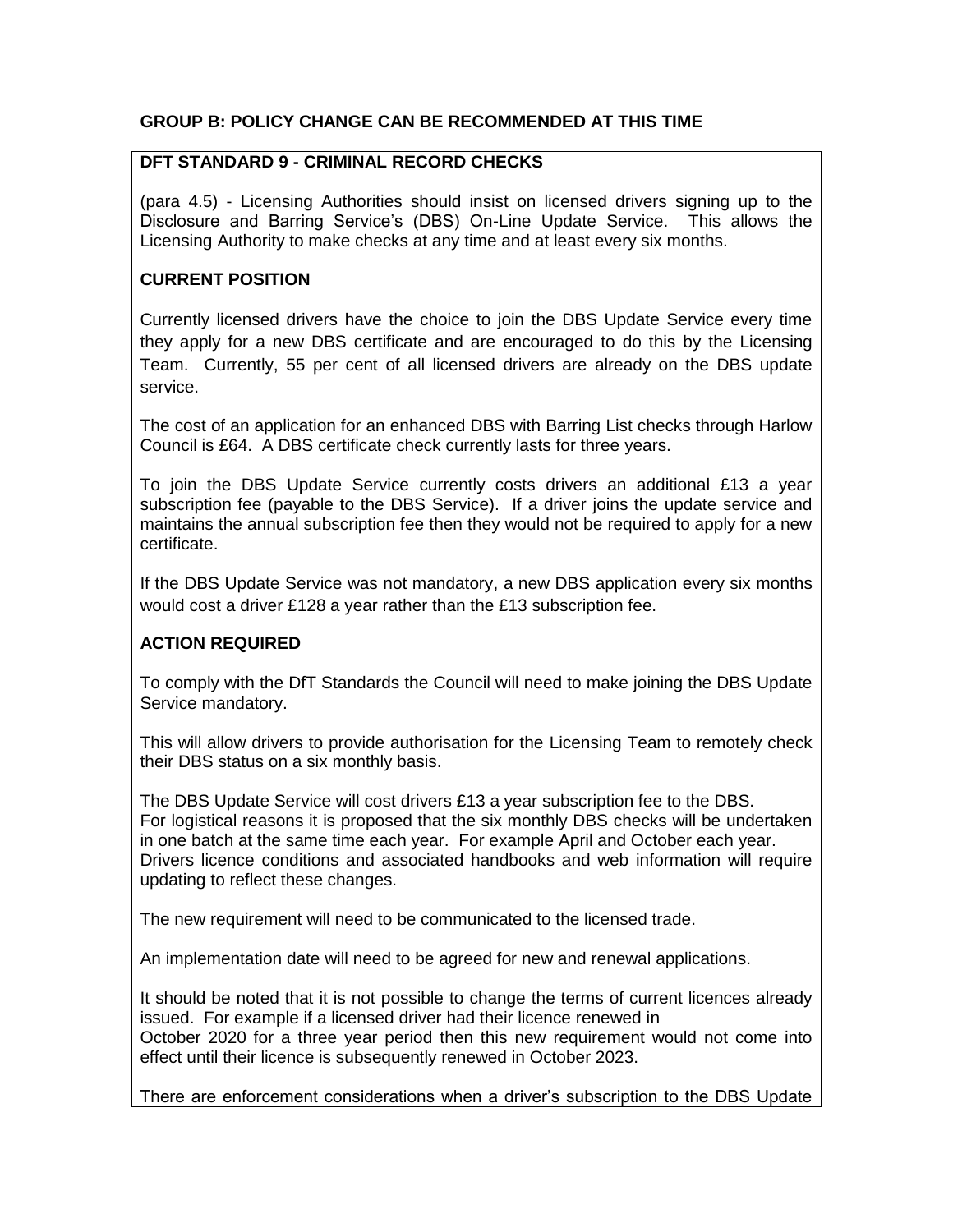Service fails (due to non-payment of the fee). This will be incorporated into the new cohesive policy.

### **MEMBER RECOMMENDATION**

Recommended that:

- 9. The Licensing Committee recommend to Full Council that a new mandate is introduced to require all drivers (new applicants and existing drivers) to join the update service;
- 10. Subject to 9, the timescale for the implementation of the mandate be delegated to the Environment and Licensing Manager, in consultation with the Chair of the Licensing Committee.

## **DEPARTURE FROM THE DFT STANDARD PROPOSED**

No

### **DFT STANDARD 10 - LICENSEE SELF-REPORTING**

(para 4.12) - Licence holders should be required to notify the issuing authority within 48 hours of an arrest and release, charge or conviction of any sexual offence, any offence involving dishonesty or violence and any motoring offence. An arrest for any of the offences within this scope should result in a review of their licence.

# **CURRENT POSITION**

Licence holders are currently required to notify the Council in writing, within 72 hours of:

- a) Any conviction (motoring or criminal);
- b) Any caution, warning or reprimand (issued by the Police or any other agency);
- c) Their arrest for any offence (whether or not charged);
- d) Issue of any magistrates court summons against them;
- e) Any fixed penalty notice for any matter.

An understanding of the requirement for self-reporting is included as part of the existing knowledge test for new applicants. The current application form for driver licences also specifies details of this condition.

Failure to notify the Council of any relevant information may result in enforcement action being taken against the licensed driver. This enforcement action could include review of their licence by way of attendance at a Licensing subcommittee hearing.

### **ACTION REQUIRED**

To comply with the DfT Standards the Council needs to reduce the self-reporting notification period from 72 hours to 48 hours. The Council is currently requiring a higher standard of reporting matters than that proposed by the DfT, for example the Council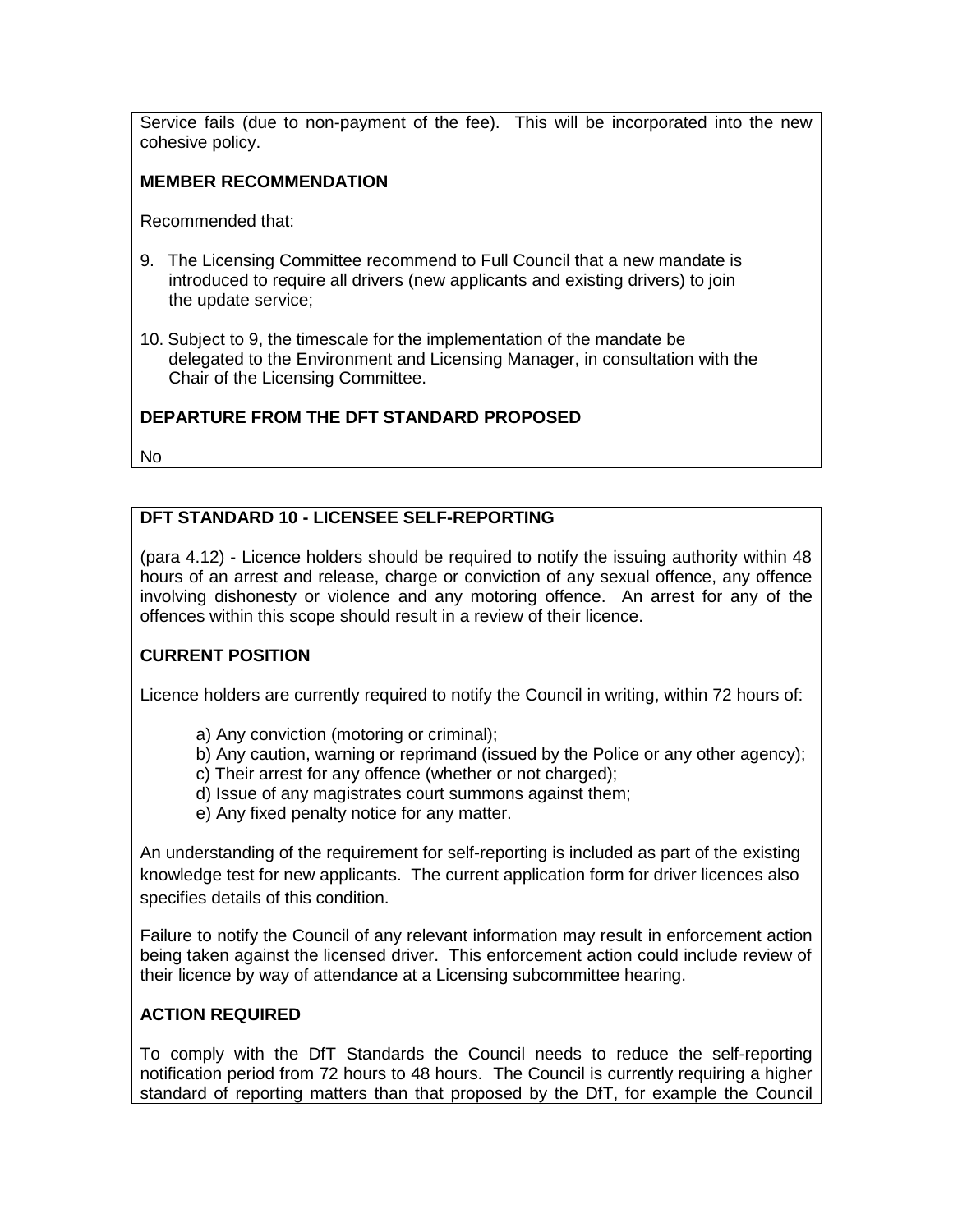requires the reporting of any conviction and not just the offences listed by the DfT. It is proposed that the current list of what needs to be notified remains the same and we are simply seeking to reduce the notification timescale.

The six monthly DBS checks referred to in these Standards will help identify any drivers who have failed to report convictions.

Drivers licence conditions and associated handbooks and web information will require updating to reflect these changes.

The new requirement will need to be communicated to the licensed trade.

An implementation date will need to be agreed for new and renewal applications.

It should be noted that it is not possible to change the terms of current licences already issued. For example if a licensed driver had their licence renewed in October 2020 for a 3 year period then this new requirement would not come into effect until their licence is subsequently renewed in October 2023.

### **MEMBER RECOMMENDATION**

Recommended that:

- 11. The Licensing Committee recommend to Full Council that the change in timescale from 72 hours to 48 hours is approved;
- 12. Subject to 11, the timescale for the implementation of the change to be delegated to the Environment and Licensing Manager, in consultation with the Chair of the Licensing Committee.

### **DEPARTURE FROM THE DFT STANDARD PROPOSED**

No

### **DFT STANDARD 11 - SHARING LICENSING INFORMATION WITH OTHER LICENSING AUTHORITIES**

(para 4.20 & 4.21) - An applicant should also be required to disclose if they have had an application for a licence refused, or a licence revoked or suspended by any other licensing authority. The National Anti-Fraud Network has developed a national register of taxi and private hire vehicle driver licence refusals and revocations (known as NR 3). Tools such as NR 3 should be used by Licensing Authorities to share information on a more consistent basis to mitigate the risk of non-disclosure of relevant information by applicants.

### **CURRENT POSITION**

An applicant is required to disclose on the application form if they have had an application for a licence refused, or a licence revoked or suspended by any other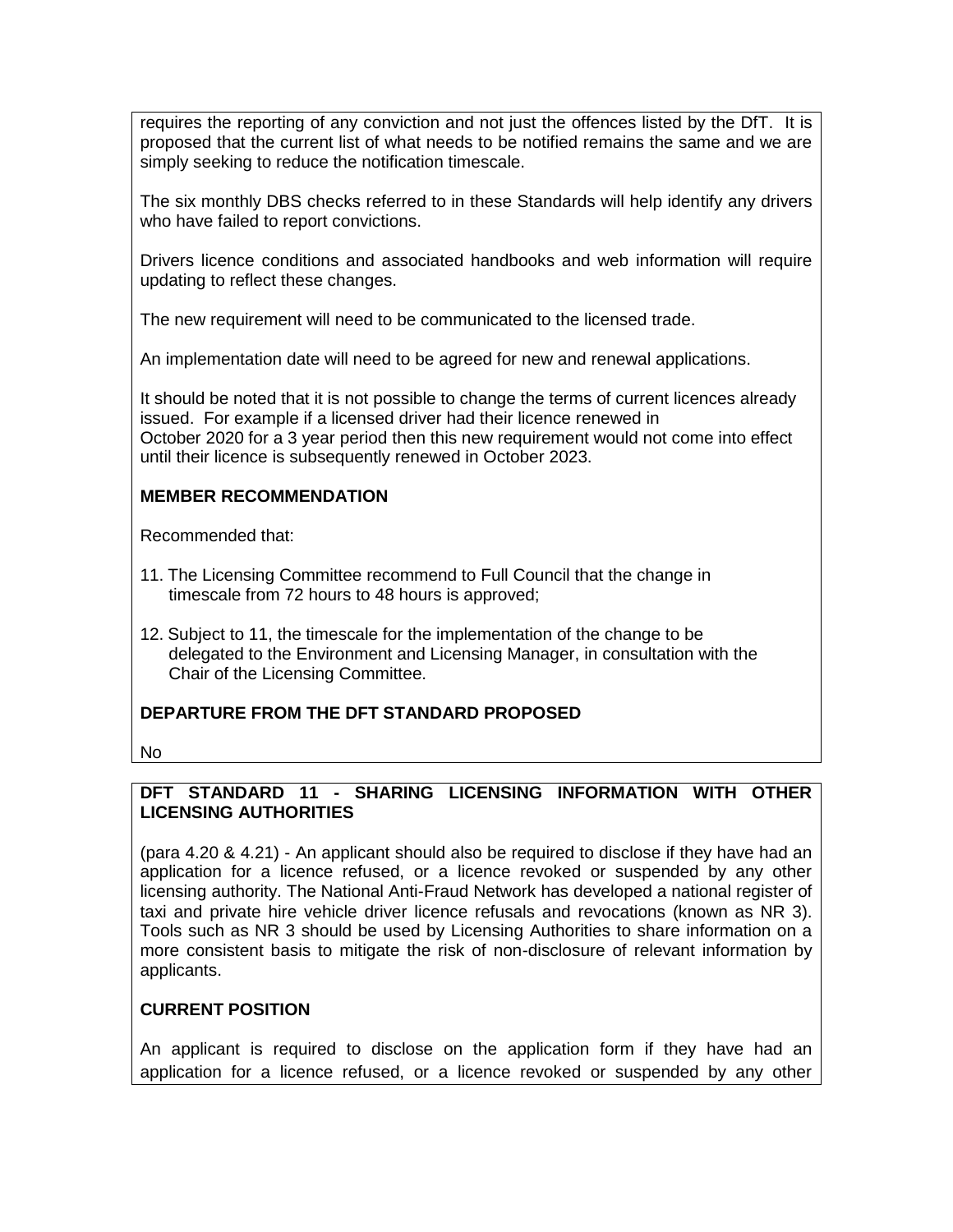licensing authority.

The Council registered with the National Anti-Fraud Network in March 2020 with a view to participating in the national register of taxi and private hire driver licence refusals and revocations. More information about the register can be found at:

[https://www.local.gov.uk/topics/licences-regulations-and-trading-standards/national](https://www.local.gov.uk/topics/licences-regulations-and-trading-standards/national-register-taxi-and-private-hire-licence)[register-taxi-and-private-hire-licence](https://www.local.gov.uk/topics/licences-regulations-and-trading-standards/national-register-taxi-and-private-hire-licence)

The Licensing team have nearly completed the process of going through our sub committee report history of applicants refused a licence or drivers that have had a licence revoked. All records held from the last 25 years require consideration. A total of 58 individuals have been identified as possibly needing inclusion on the register. Once this information has been fully considered a letter is required to be sent out to the respective individuals advising them we will be posting their details onto the NR3 register. They have 28 days in which to appeal this decision. After this date has passed the individuals who have not appealed will be added to the register.

Once all individuals have been added to the register then the Licensing Team will check the register on all new and renewal applications. Any applicant that is found to be on the register will have their application considered in accordance with our Enforcement Policy.

### **ACTION REQUIRED**

Licensing team to continue with the process. This was delayed due to resources being diverted as a result of COVID-19. The Licensing Team are aiming to send out letters to affected individuals before the end of March 2021.

### **MEMBER RECOMMENDATION**

Recommended that:

- 13. The Licensing Committee recommend to Full Council that the checking of the NR3 register as part of the standard new applicant and renewal process for all private hire and hackney carriage drivers is approved;
- 14. Subject to 13, the timescale for the implementation of the additional check to be delegated to the Environment and Licensing Manager, in consultation with the Chair of the Licensing Committee.

# **DEPARTURE FROM THE DFT STANDARD PROPOSED**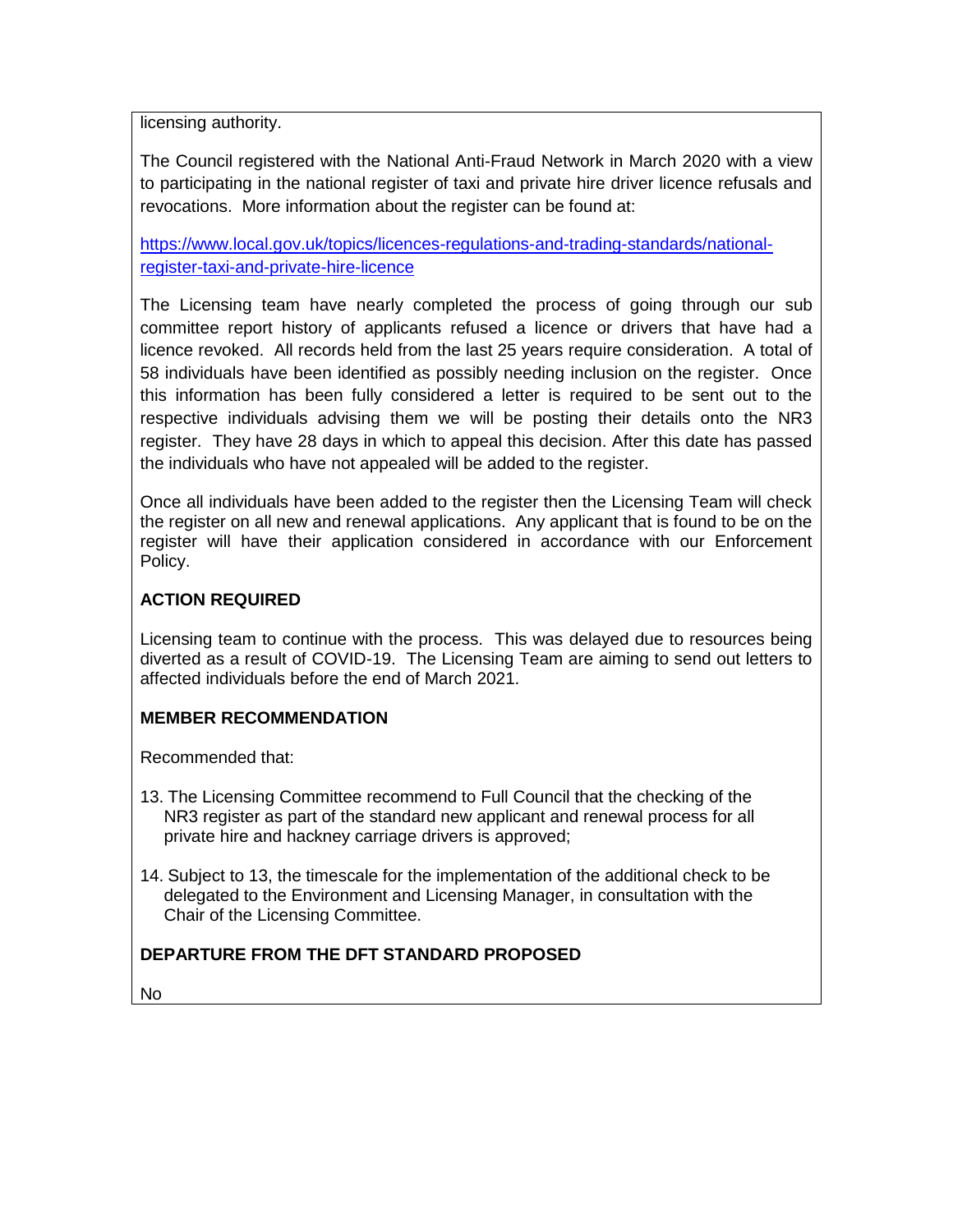### **DFT STANDARD 12 - OVERSEAS CONVICTIONS**

(para 4.34 and 4.35) – The DBS cannot access criminal records held overseas. Licensing authorities should seek or require applicants to provide where possible criminal records information or a 'Certificate of Good Character' (CGC) from an appropriate authority overseas in this circumstance to properly assess risk and support the decision-making process. In addition, where an applicant has spent an extended period (three or more continuous months) outside the UK then a CGC is required.

### **CURRENT POSITION**

Currently applicants/drivers are required to provide a certificate of good character if they have lived anywhere other than the UK for six or more consecutive months in the last five years.

#### **ACTION REQUIRED**

To consider an amendment whereby an applicant has spent three or more continuous months outside the UK to provide a CGC rather than six or more continuous months.

Drivers' licence conditions and associated handbooks and web information will require updating to reflect these changes.

Drivers will be notified in writing of the changes.

The new Policy will reflect that information from a CGC that provides detail of overseas convictions will support the safe and suitable decision-making process.

A new declaration inserted into the driver application form to state if an applicant has been outside the UK for three or more continuous months.

#### **MEMBER RECOMMENDATION**

Recommended that:

- 15. The Licensing Committee recommend to Full Council that if an applicant has spent three or more continuous months outside the UK then a 'Certificate of Good Character' is required;
- 16. Subject to 15, the timescale for the implementation of the change to be delegated to the Environment and Licensing Manager, in consultation with the Chair of the Licensing Committee.

### **DEPARTURE FROM THE DFT STANDARD PROPOSED**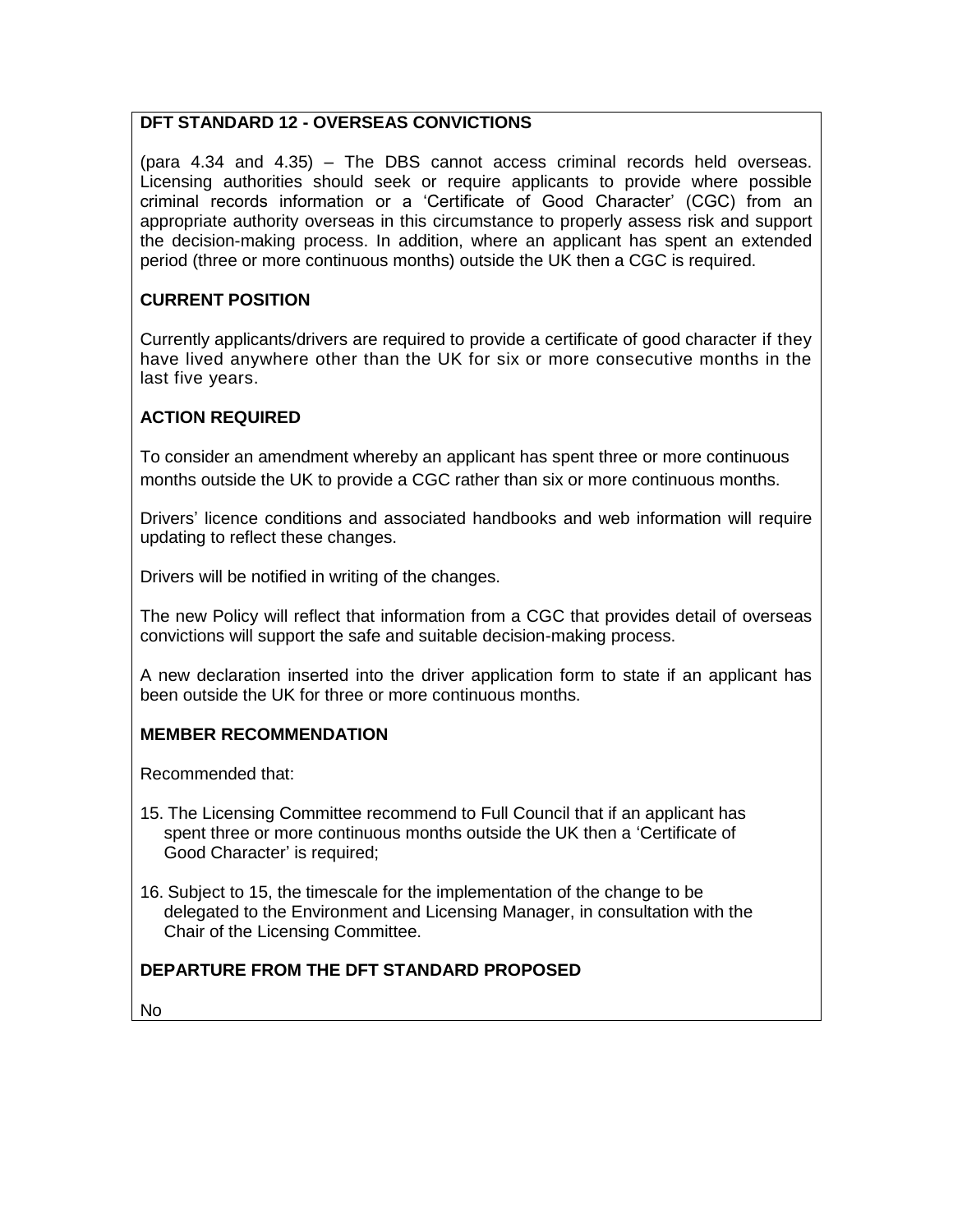### **GROUP C: REPORT TO BE BROUGHT TO A FUTURE MEETING**

#### **DFT STANDARD 14 - LICENSING POLICIES**

(paras 3.1 & 3.5)- Authorities should produce a 'cohesive policy document' that brings all policy and procedures together. When formulating policies, the overriding objective must be to protect the public. Policies should be reviewed every five years but should also consider interim reviews should there be significant issues arising in their area.

#### **CURRENT POSITION**

We currently have a comprehensive range of separate policies and procedures. These include private hire vehicle licence conditions, hackney carriage vehicle licence conditions, private hire driver conditions, private hire operator conditions, convictions guidelines, a hackney carriage handbook, hackney carriage byelaws, a private hire handbook and an enforcement policy.

#### **ACTION REQUIRED**

A full review of policies and procedures to incorporate all existing policies and changes required as a result of these new standards into one cohesive policy document.

The timescale for the introduction of the new policy will be dependent on compliance with the other required standards as the new policy will need to reflect the changes needed.

#### **MEMBER RECOMMENDATION**

Recommended that:

- 17. The Licensing Committee recommend a full review of existing policies into one new cohesive policy document;
- 18. Subject to 17, a draft of the new Policy will be bought back to Licensing Committee for discussion and approval prior to full sign off of a new policy. Timescale to be agreed at 9 March 2021Committee when the dates for 21/22 are available

### **DEPARTURE FROM THE DFT STANDARD PROPOSED**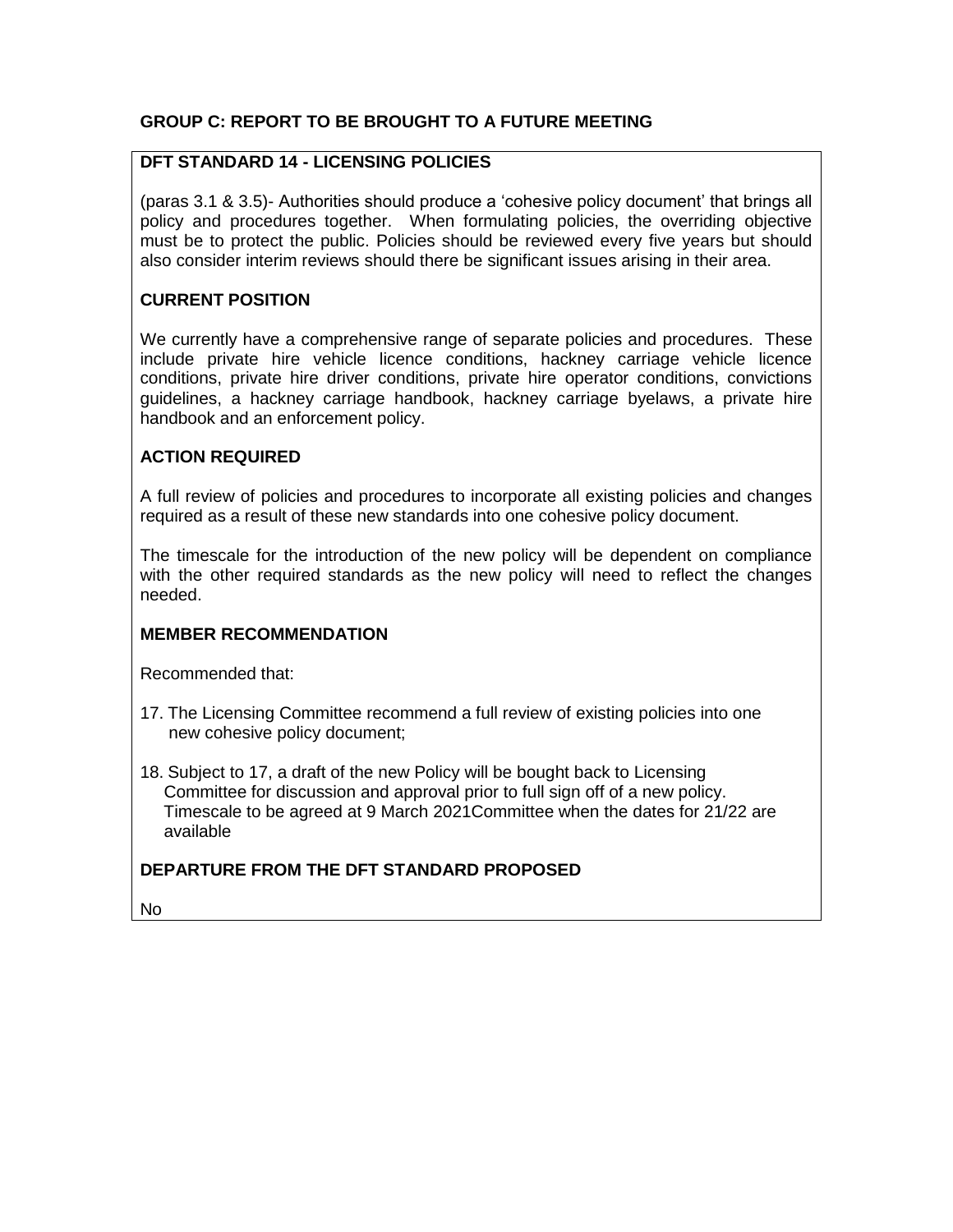### **DFT STANDARD 15 - DURATION OF LICENCES**

(para 3.6 & 3.7)- Issuing driver licences for more than a year. Risk can be mitigated for drivers by authorities undertaking regular interim checks (e.g. regular Disclosure and Barring Service checks). The Local Government (Miscellaneous Provisions) Act 1976 (as amended by the Deregulation Act 2015) sets a standard length at three years for taxi and private hire vehicle drivers and five years for private hire operators.

## **CURRENT POSITION**

Currently new and renewal driver applications are given a one or three year licence option.

The DBS and Medical checks must cover the entire licence duration. Currently 30 per cent of licensed drivers are on a three year licence duration.

Some drivers are on a restricted six monthly licence or less depending on how much time remains on their right to work document or the Home Office check carried out by the Licensing Team.

Private hire operator licence applications are given the option of one or five year licences.

Currently a DBS check is carried out every three years. Therefore, a new DBS check is required for a three-year licence.

Group 2 medicals recognised nationally as a five year check for HGV, lorry and bus drivers for their first licence, and then at their  $45<sup>th</sup>$ ,  $50<sup>th</sup>$ ,  $60<sup>th</sup>$ ,  $65<sup>th</sup>$  birthdays, and then annually after that.

Taxi and private hire licensing at Harlow also require five year medicals but based on when an applicant receives their first licence and five year intervals after that until they pass their  $64<sup>th</sup>$  birthday, at which time they then have annual medicals.

In Harlow, licensed drivers under 60 years of age receive a five year medical. Therefore, drivers are currently restricted to a single three-year licence in a five year period.

After an applicant's 62<sup>nd</sup> birthday only one year licences are available because of the need for a Group 2 medical examination annually after the age of 64. Currently 18 per cent of Harlow's licensed trade are age 62 or over.

Driving licences are checked online using DVLA share code at every licence renewal whether a one or three year licence is granted.

# **ACTION REQUIRED**

To consider the current procedure whereby DBS and Medicals cover the licence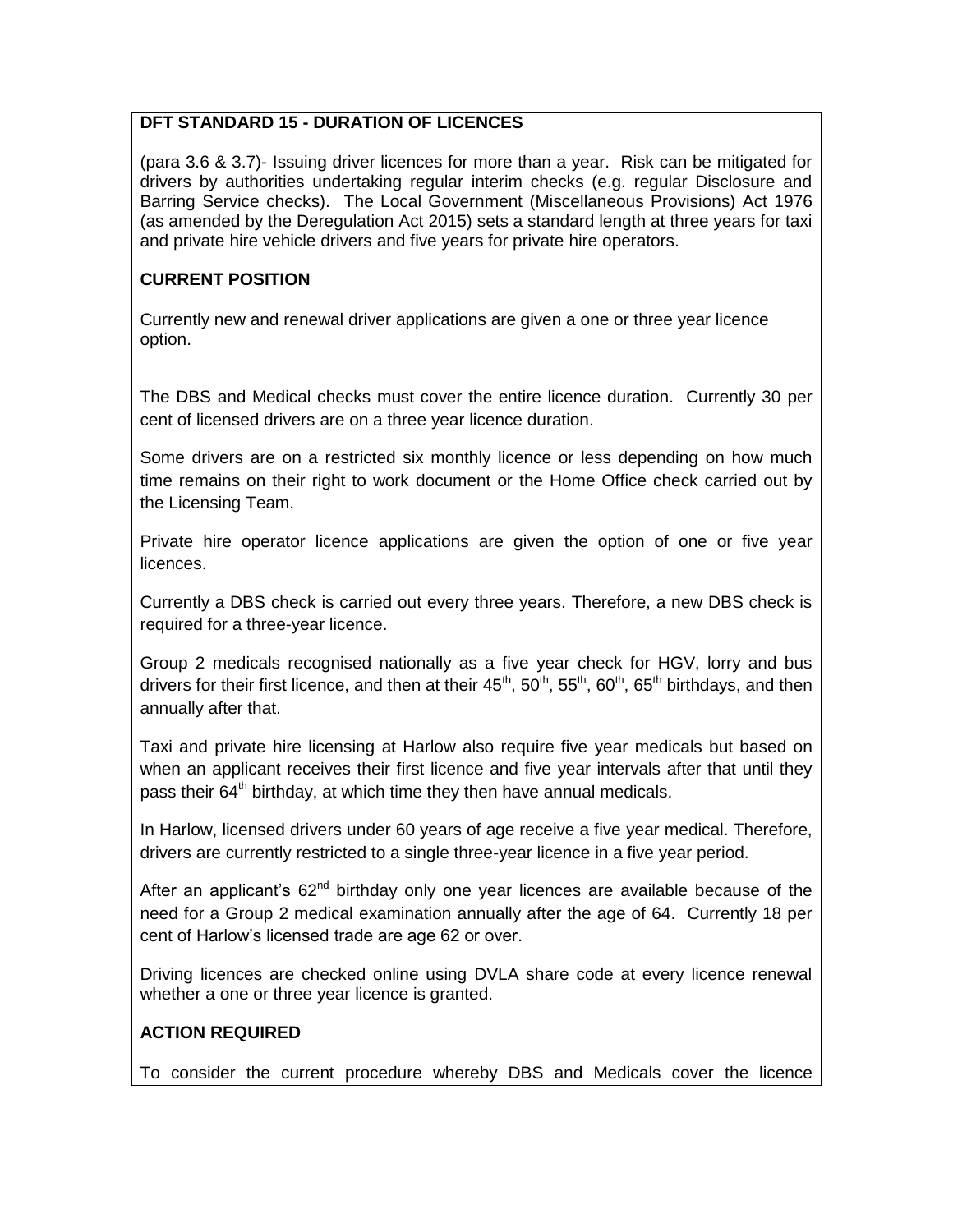duration continues to be the best option.

Six monthly checks will no longer cover to end of the licence period if six monthly DBS checks are introduced.

### **MEMBER RECOMMENDATION**

Recommended that:

- 19. Members note the contents of this standard and feedback initial comments at this committee for officers to consider as part of the further report;
- 20. A further report is brought before the Licensing Committee specific to this matter. Timescale to be agreed at 9 March 2021Committee when the dates for 21/22 are available.

### **DEPARTURE FROM THE DFT STANDARD PROPOSED**

Dependant on outcome of full report

# **DFT STANDARD - 16 PRIVATE HIRE VEHICLE OPERATORS AND STAFF**

(para 8.2 & 8.8) – All operators should be subject to an annual basic DBS check. Ancillary staff that have access to booking records should also be DBS checked.

### **CURRENT POSITION**

Licensed drivers who hold an operator licence do not require a Basic DBS check as they are subject to enhanced DBS checks.

Operator applicants without a Driver Licence are already required to submit a Basic DBS with every application. Therefore, these are supplied on a one year or five year basis due to the two licence period options.

Operator ancillary staff are not currently requested to have Basic DBS checks by the Council.

### **ACTION REQUIRED**

Operators who do not hold a Driver Licence will be required to provide a Basic DBS certificate to the Licensing Team on an annual basis regardless of licence duration.

The Council, as a condition of granting an operator licence, will need to require a register of all staff that will take bookings or dispatch vehicles. This register will be made available for inspection by the Licensing Team or the Police upon request.

Operator ancillary staff on this register are required to have a Basic DBS check.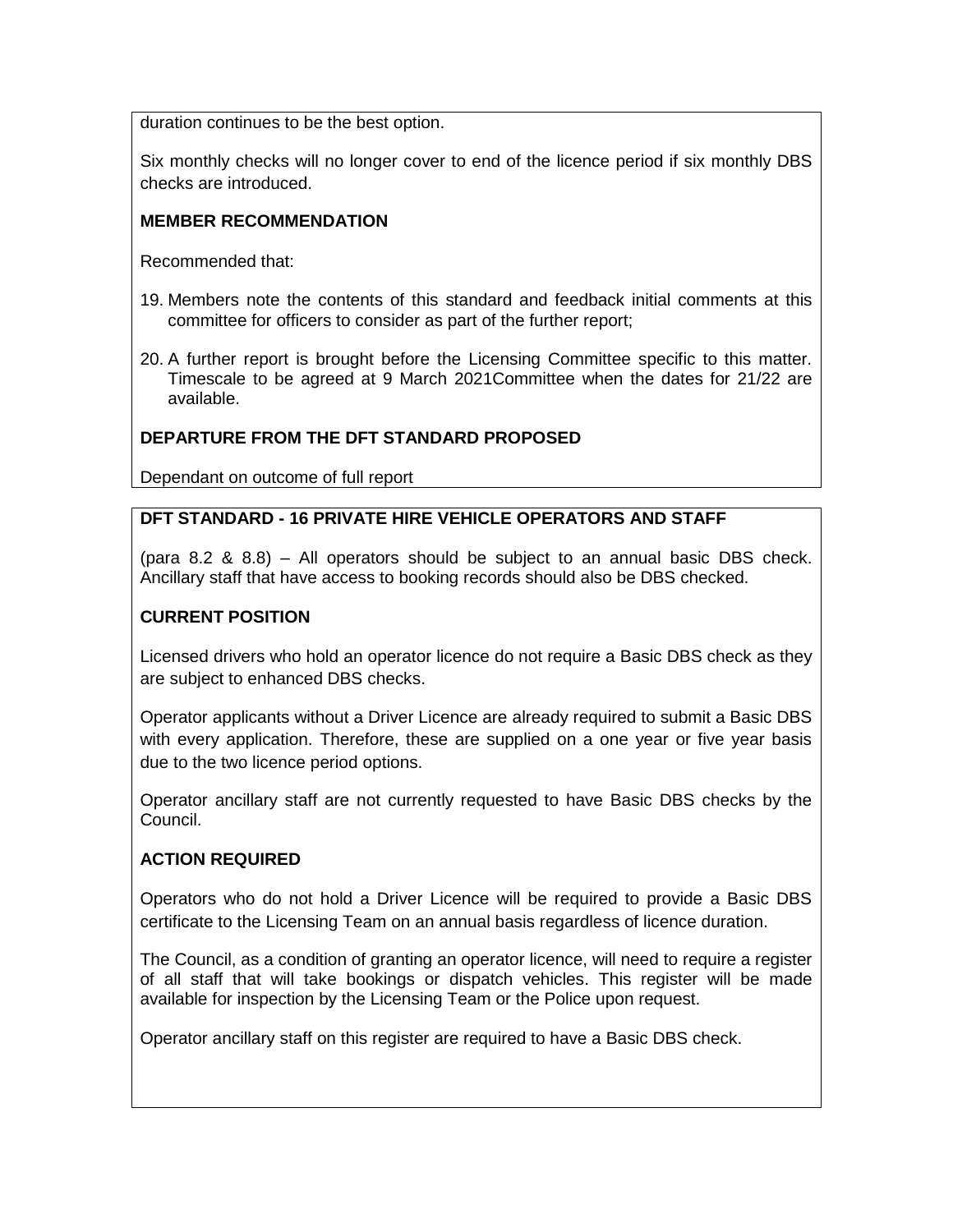#### **MEMBER RECOMMENDATION**

Recommended that:

- 21. Members note the contents of this standard and feedback initial comments at this committee for officers to consider as part of the further report;
- 22. A further report is brought before the Licensing Committee specific to this matter. Timescale to be agreed at 9 March 2021Committee when the dates for 21/22 are available.

#### **DEPARTURE FROM THE STANDARD PROPOSED**

Dependant on outcome of full report

#### **DFT STANDARD 17 - LANGUAGE PROFICIENCY**

(para 6.14 & 6.15)- All licence holders to demonstrate proficiency in English language. All drivers should be able to converse with passengers to understand destination, estimates of time along with other common passenger requests. A lack of language proficiency could impact on a driver's ability to understand written documents, such as policies and guidance, relating to the protection of children and vulnerable adults and applying this to identify and act on signs of exploitation.

A licensing authority's test of a driver's proficiency should cover both oral and written language skills to achieve the objectives stated above.

#### **CURRENT POSITION**

All new drivers have to pass a knowledge test as part of the licensing process. A basic grasp of the English language is needed in order to complete the knowledge test. For example drivers need to understand and respond to the oral question put to them in order to pass the test.

There is currently no reading or written assessment.

The current position does not fully satisfy the DfT requirements.

Preliminary research by the Licensing Team has identified that some local authorities have required applicants to undertake an English test to a B1 level (Intermediate on the Common European Framework). This is a universally recognised qualification. The charge for this is expected to be circa £60.

Transport for London (TFL) require this B1 Level or give the option for the applicant to demonstrate competence in an alternative way, for example: if the applicant holds a UK GCSE / A Level / or degree level qualification then this would be sufficient and they would not be required to undertake the B1 test.

There is also a possibility that an in-house test could be devised as a bolt on to the knowledge test and that the additional work of undertaking this test is met by an increase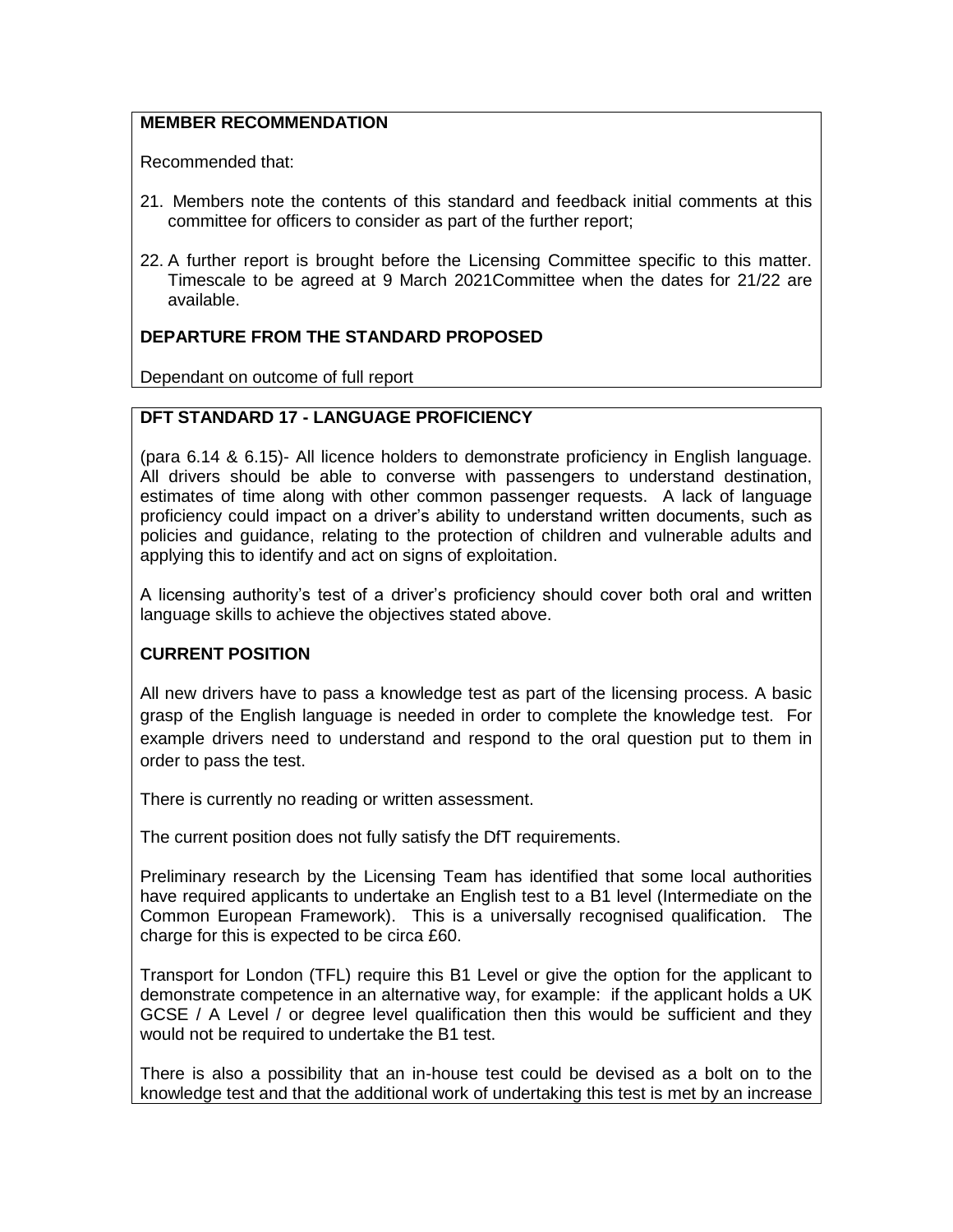in licence fees. (for new applicants)

Consideration will also need to be given as to whether any additional test or proof of proficiency is required for all existing drivers or just for new applicants**.**

#### **ACTION REQUIRED**

The Licensing Team undertake further research and report back to Members in a further committee report with options to consider.

#### **MEMBER RECOMMENDATION**

Recommended that:

- 23. Members note the contents of this standard and feedback initial comments at this committee for officers to consider as part of the further report;
- 24. A further report is brought before the Licensing Committee specific to this matter. Timescale to be agreed at 9 March 2021Committee when the dates for 21/22 are available.

### **DEPARTURE FROM THE DFT STANDARD PROPOSED**

Dependant on outcome of full report

#### **DFT STANDARD 18 - IN-VEHICLE VISUAL AND AUDIO RECORDING (CCTV)**

(para 7.9)- All licensing authorities should consult to identify if there are local circumstances which indicate that the installation of CCTV in vehicles would have either a positive or an adverse net effect on the safety of taxi and private hire vehicle users, including children or vulnerable adults, and taking into account potential privacy issues.

#### **CURRENT POSITION**

Detailed committee report on CCTV was submitted to Members in January 2020; prior to these new DfT standards. Review at that time did not identify local circumstances that justified a CCTV mandate. The Council has been awaiting clearer national guidance on CCTV. This Standard does not make installation of audio and CCTV mandatory. Currently only 4 per cent of UK authorities require CCTV. Costs are met by the vehicle owner and costs are high at a minimum of £500 per CCTV unit. Mandatory requirement places the data responsibilities on the Council. This requires further review with the licence holders and Essex Police.

#### **ACTION REQUIRED**

Licensing Team to raise at Essex Liaison working groups and with the Police. Need to review with the Police how crimes are categorised to see if more information can be obtained regarding crimes connected with licensed vehicles in Harlow.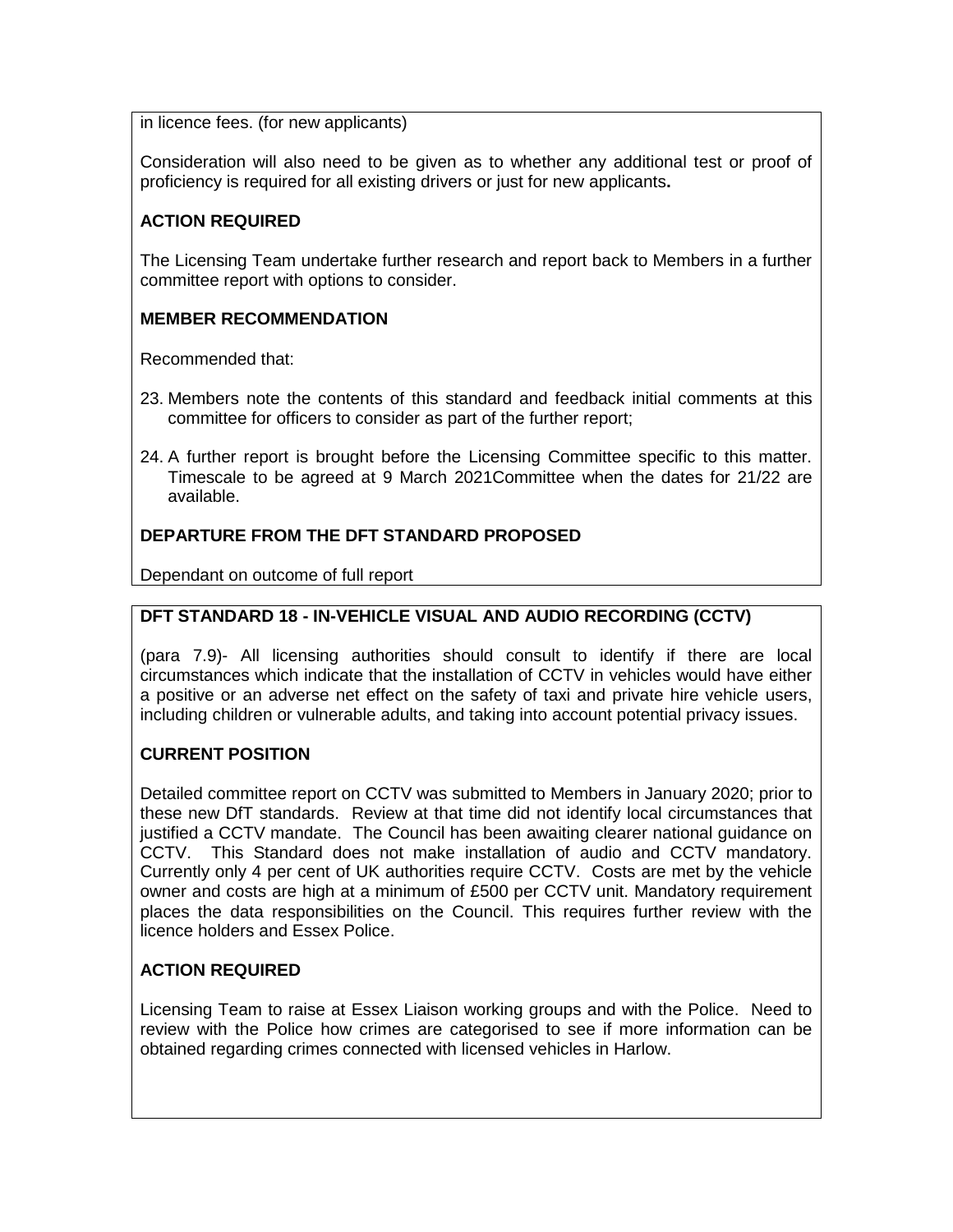### **MEMBER RECOMMENDATION**

Recommended that:

25. No specific recommendation at this time. However, Members to note current position in respect of this Standard.

#### **DEPARTURE FROM THE DFT STANDARD PROPOSED**

N/A at this stage

## **DFT STANDARD 19 - STRETCHED LIMOUSINES**

(para 7.14)- Consideration should be given to their licensing.

#### **CURRENT POSITION**

There are currently no known limousines licensed to operate by Harlow Council. An enquiry was received in 2019 and the applicant started the licence process for two vehicles but subsequently sold the vehicles and withdrew their application. The Council would require stretched Limousines to be licensed as a private hire vehicle. Requirements for private hire vehicles, including emission standards, must be met. The maximum passenger capacity that can be licensed by any Council is eight. A public service vehicle (PSV) operator's licence is required to operate a vehicle for hire or reward (payment or payment in kind) that can carry 9 or more passengers. This is issued by the Driver and Vehicle Standards Agency (DVSA).

Imported vehicle specifications must meet British or European Standards. Drivers of limousines and executive vehicles must complete the licensing application process, as must any other private hire driver.

### **ACTION REQUIRED**

The Council has no blanket policies in place to exclude limousines from the licensing process.

A policy is required for all executive, chauffeur and limousine applications which will include application criteria and external vehicle signage exemption.

All licensed vehicles must be tested/inspected at the Councils approved testing station. However, the current provider does not have a suitable ramp to carry out inspections of limousine type vehicles. Market to be sourced regarding MOT & Compliance provision for these specialist vehicle types.

Driver must confirm in writing that passenger numbers will be restricted to no more than eight passengers.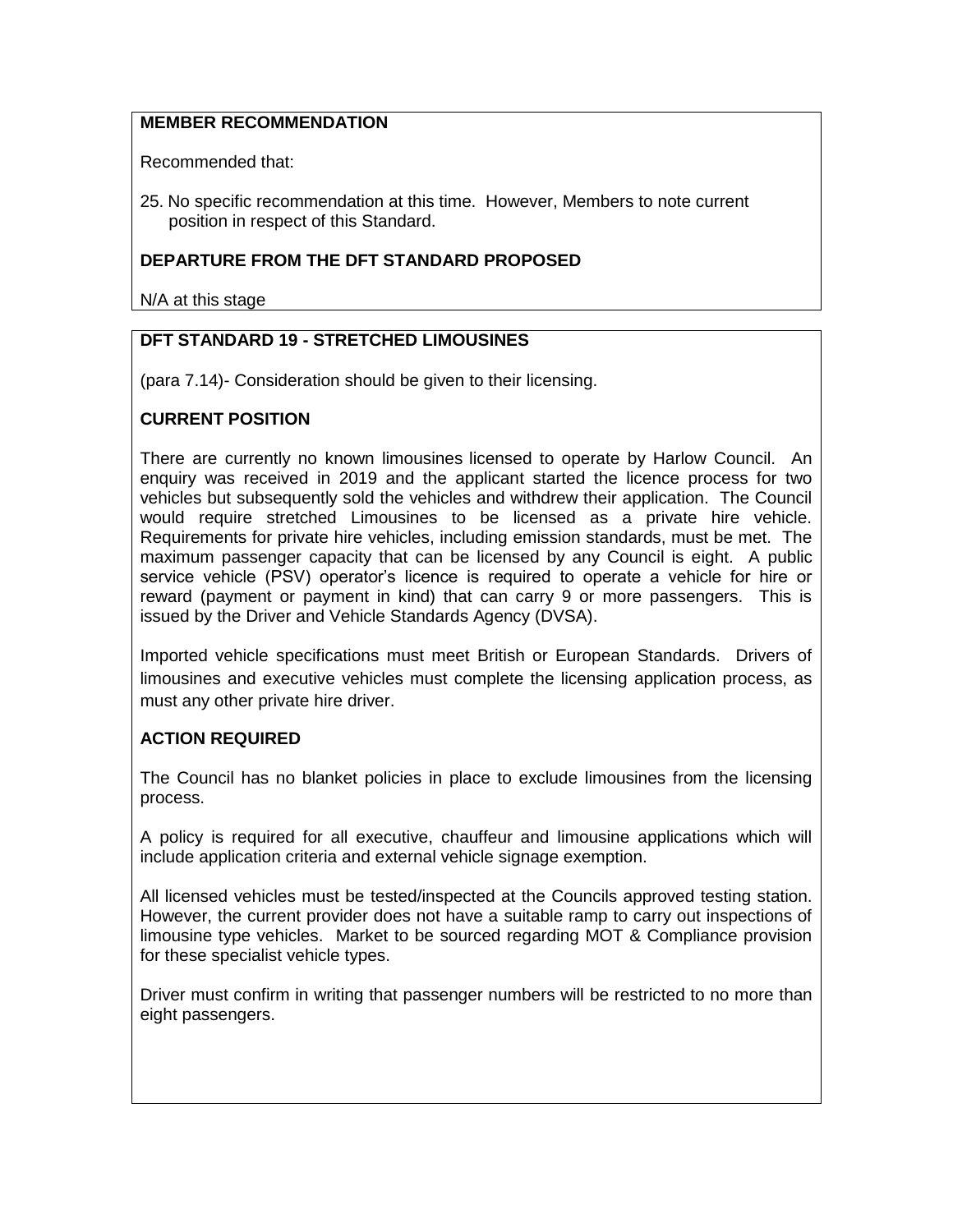## **MEMBER RECOMMENDATION**

Recommended that:

26. Members note the current position with regard to this Standard;

27. A further report is brought before the Licensing Committee specific to this matter. Timescale to be agreed at 9 March 2021Committee when the dates for 21/22 are available.

#### **DEPARTURE FROM THE DFT STANDARD PROPOSED**

No

#### **IMPLEMENTATION**

- 9. It is important to note that it remains the decision of the Council as to whether or not the entirety of these standards should be implemented. A full review of the current policies as recommended will allow members to make an informed decision on which parts should be adopted. Section 2 of the standards gives some detail of the legal framework under which the Standards are published and the effect this has in terms of the Council's decision. Members' attention is drawn particularly to sections 2.5 to 2.9 and the definitions covering the term 'must have regard'.
- 10. Members should note that in Section 2.8 of the Standards it is stated:

*Although it remains the case that licensing authorities must reach their own decisions, both on overall policies and on individual licensing matters in light of the relevant law, it may be that the Statutory Taxi and Private Hire Vehicle Standards might be drawn upon in any legal challenge to an authority's practice, and that any failure to adhere to the standards without sufficient justification could be detrimental to the authority's defence. In the interest of transparency, all licensing authorities should publish their consideration of the measures contained in Statutory Taxi and Private Hire Vehicle Standards, and the policies and delivery plans that stem from these. The Department has undertaken to monitor the effectiveness of the standards in achieving the protection of children and vulnerable adults (and by extension all passengers).* 

11. At Section 1.3 the Standards say: (Sections highlighted in bold type are highlighted in the Standards, not by the author of this report).

*Whilst the focus of the Statutory Taxi and Private Hire Vehicle Standards is on protecting children and vulnerable adults, all passengers will benefit from the recommendations contained in it. There is consensus that common core minimum standards are required to regulate better the taxi and private hire vehicle sector, and the recommendations in this document are the result of detailed discussion with the trade, regulators and safety campaign groups.* **The Department therefore expects these recommendations to be implemented unless there is a compelling local reason not to.**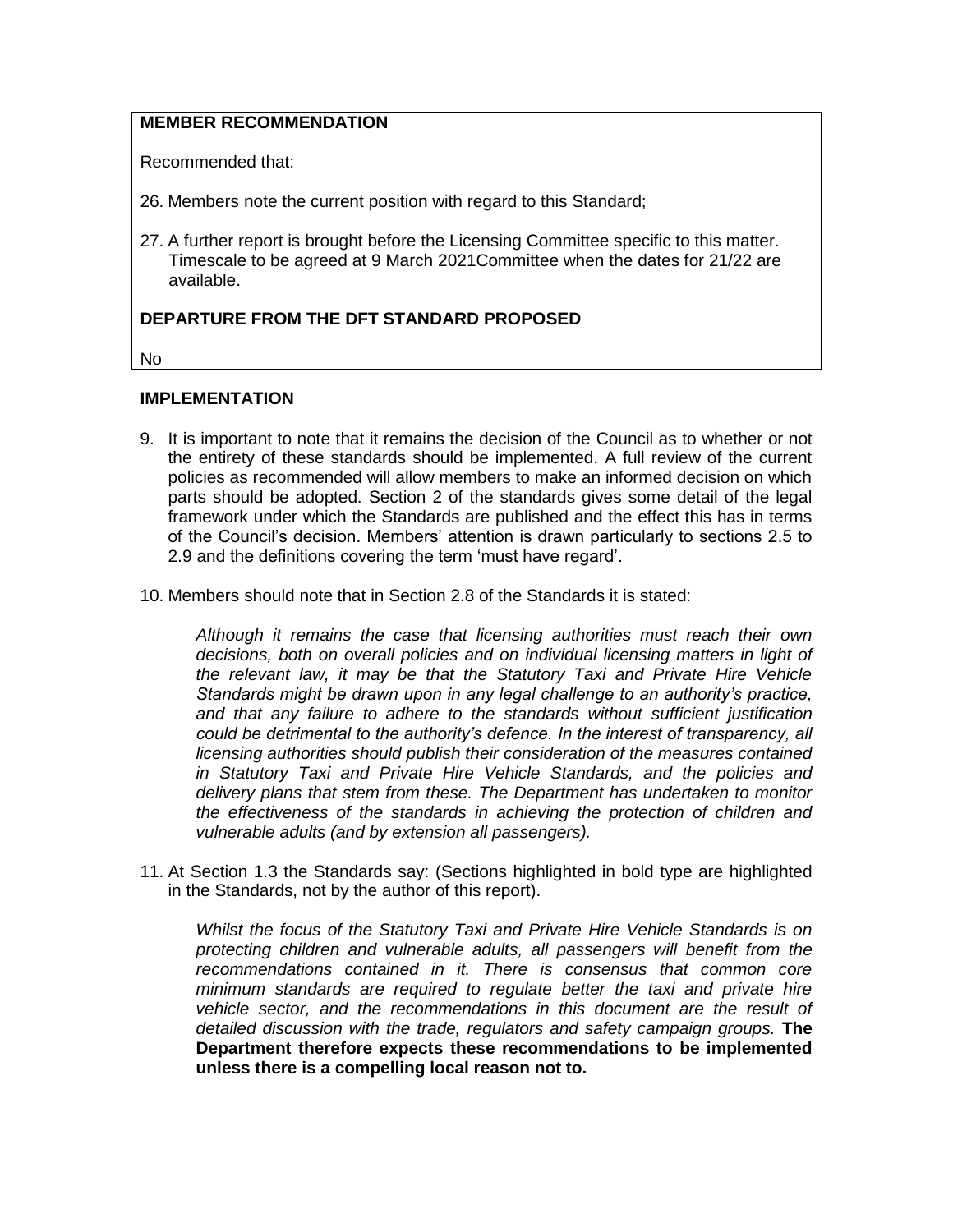- 12. It is clear there is an expectation that these new standards are implemented. Setting the standards does, however, remain the decision of the Council and where good reason can be found to depart from the new Statutory standards it is possible to do so providing there is clear justification for the decision.
- 13. In its letter to local authorities introducing the Standards, the DfT made it clear that local authorities are expected to act upon the standards without delay. However, since the publication of the standards on 21 July 2020 there has been an upturn in cases of coronavirus both at a local and national level. In July it was hoped that the economy was on the cusp of commencing recovery and the aspiration was that businesses may be returning to some form of normality. However, more recently it has become clear that this is not the case and more restrictions have been placed on businesses and individuals. Councils have a key role to play both in terms of enforcing the COVID-19 restrictions imposed and supporting local communities. Resources to develop and implement new taxi policies may be restricted, as may be communities' abilities to respond to consultations on any draft proposals.

#### **IMPLICATIONS**

**Environment and Planning (Includes Sustainability)** As set out within the report. **Author: Andrew Bramidge, Head of Environment and Planning**

**Finance (Includes ICT, and Property and Facilities)** None specific at this stage. **Author: Simon Freeman, Head of Finance and Deputy to the Chief Executive**

#### **Housing**

As outlined in the report. **Author: Andrew Murray, Head of Housing**

#### **Community Wellbeing (Includes Equalities and Social Inclusion)** As contained within the report.

**Author: Jane Greer, Head of Community Wellbeing**

#### **Governance (Includes HR)**

The Council has a statutory obligation to protect the public and safeguard vulnerable adults and children when travelling in taxis and private hire vehicles, by ensuring that they are properly licensed by the Council.

Whilst the standards are guidance only, it is clear that the DfT intends it to carry significant weight, as paragraph 1.3 on page 4 states: "The Department therefore expects these recommendations to be implemented unless there is a compelling local reason not to."

Policy is only effective if it is administered properly. Therefore the Council should review its Taxi and Private Hire Policy as recommended and make an informed decision on which standards should be adopted. Where there is good reason to depart from the recommended standards, clear justification for the decision must be given. There may be potential for decisions made in determining licensing applications that become the